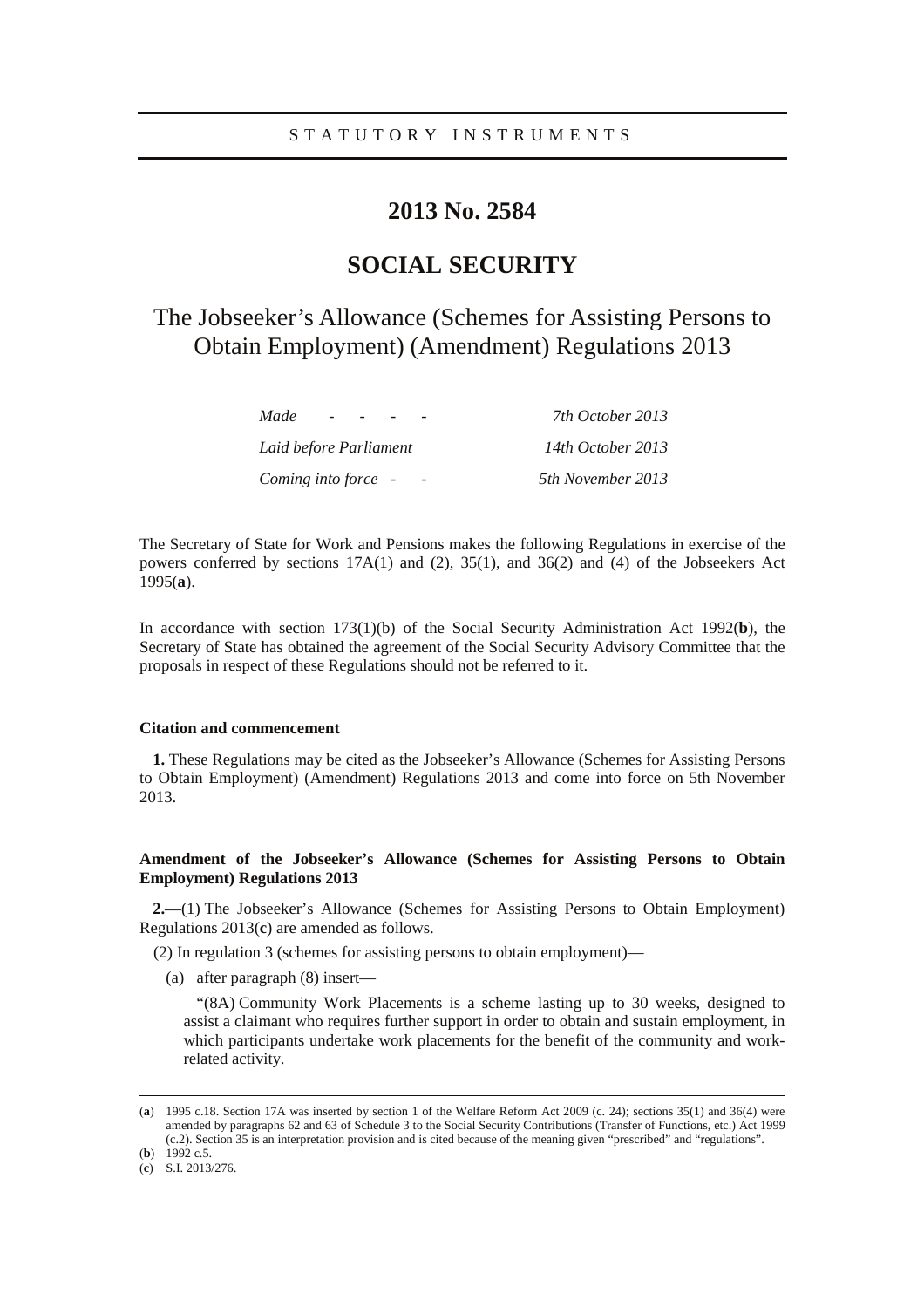(8B) (a) Traineeships is a scheme for a claimant who has limited educational qualifications and work history and meets the age criteria in sub-paragraph (b). The scheme consists of a government-funded course which, for a period of up to 6 months, provides the claimant with work preparation training, a work experience placement and, where required, English and Maths tuition.

- (b) The age criteria are that on the first day of the course the claimant must be—
	- (i) aged between 16 and 23 years; or
	- (ii) subject to a Learning Difficulty Assessment and aged between 16 and 24 years."; and
- (b) in paragraph (9) before the definition of "self-employed earner" insert—

""Learning Difficulty Assessment" has the same meaning as in section 139A of the Learning and Skills Act 2000(**a**)."

*Iain Duncan Smith*  7th October 2013 Secretary of State for Work and Pensions

## **EXPLANATORY NOTE**

#### *(This note is not part of the Regulations)*

These Regulations amend the Jobseeker's Allowance (Schemes for Assisting Persons to Obtain Employment) Regulations 2013 so as to prescribe two further schemes to the ones already prescribed for the purposes of section 17A of the Jobseekers Act 1995, namely Community Work Placements and Traineeships.

These Regulations impose on persons claiming a jobseeker's allowance (JSA) a requirement to participate in "a prescribed scheme". A claimant who fails without good reason to comply with such a requirement is liable to a benefit sanction, i.e. the reduction or loss of JSA for a period of several weeks.

A full impact assessment has not been produced for this instrument as it has no impact on the private sector or civil society organisations.

<u>.</u>

<sup>©</sup> Crown copyright 2013

Printed and published in the UK by The Stationery Office Limited under the authority and superintendence of Carol Tullo, Controller of Her Majesty's Stationery Office and Queen's Printer of Acts of Parliament.